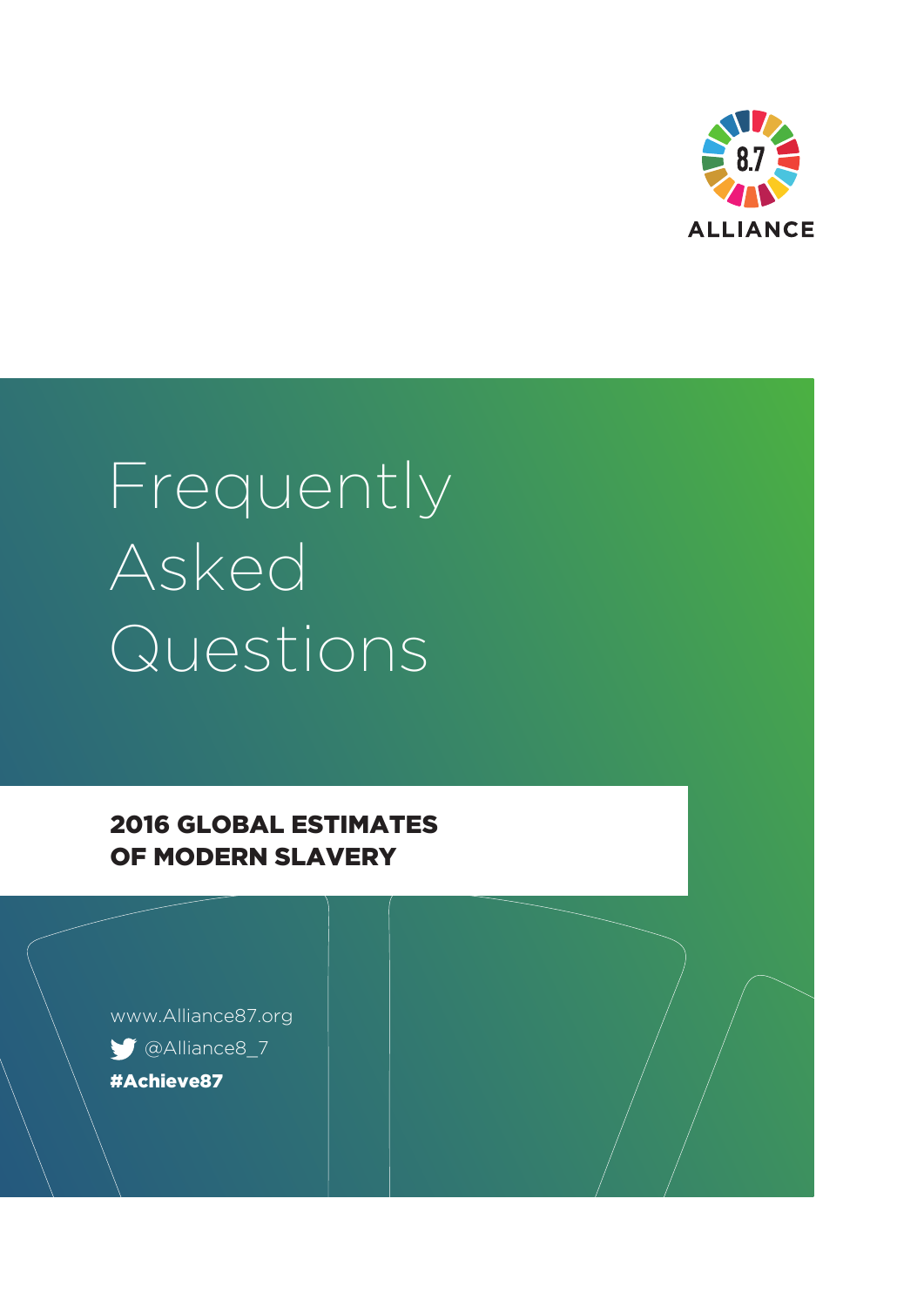# A.Background and partnership

#### **Why are global estimates necessary?**

Accurate and reliable data is a vital tool in tackling complex social challenges. Not only does it raise awareness about specific issues, but it enables policy makers to take strategic decisions based on evidence, guide implementation to tackle bottlenecks and development partners to address funding gaps.

# **Why are these new estimates produced under Alliance 8.7?**

The 2016 Global Estimates of Modern Slavery are presented as a contribution to the Sustainable Development Goals (SDGs), in particular Target 8.7, which calls for immediate and effective measures to end forced labour, modern slavery, and human trafficking, as well as child labour in all its forms. It is intended to inform policy making and implementation for achieving the target.

The collaborative development of this estimate is an integral and necessary part of Alliance 8.7, a global partnership involving governments, workers' and employers' organisations, UN agencies, regional organisations, partners for development, private enterprises civil society organizations, academia, experts, the media and others, supporting the attainment of SDG Target 8.7.

The 2016 Global Estimates of Modern Slavery has been developed by the International Labour Organization and the Walk Free Foundation, in collaboration with the International Organization for Migration. The Global Estimates also benefited from consultations with UN partner agencies, in particular the Office for the High Commissioner for Human Rights (OHCHR), and external experts.

The 2016 Global Estimates of Modern Slavery were released on 19 September 2017 along with the 2016 Global Estimates of Child Labour. The collective package of global estimates is known as the 2017 Global Estimates of Modern Slavery and Child Labour.

# **When were the previous global estimates of modern slavery released?**

This is the first Global Estimate of Modern Slavery, and was produced by the International Labour Organization (ILO) and the Walk Free Foundation (WFF), in partnership with the International Organization for Migration (IOM). Previously, the ILO had produced two Global Estimates of Forced Labour in 2005 and 2012. The WFF produces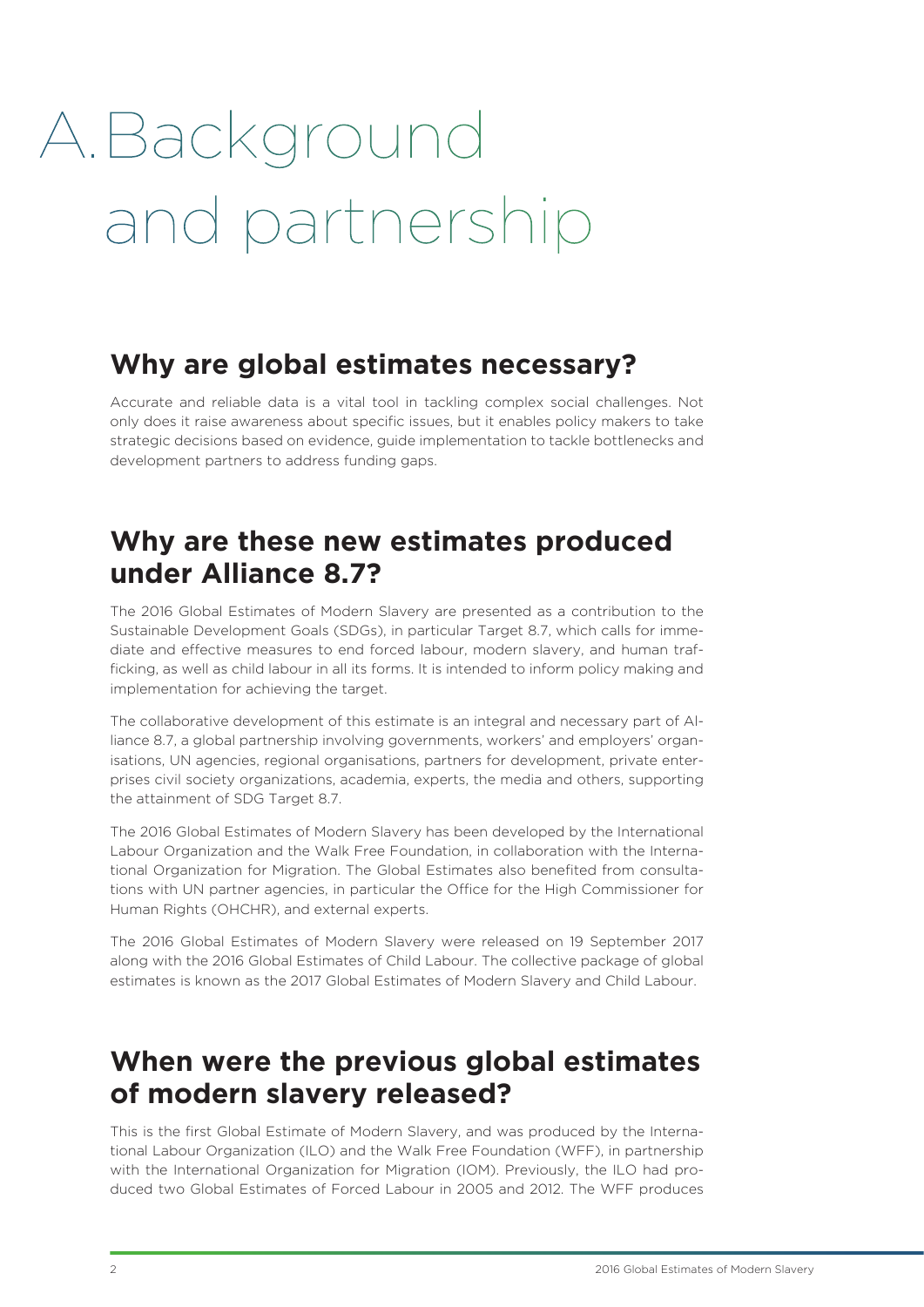the Global Slavery Index, which provides an estimate of modern slavery, country by country. Previous editions were released in 2013, 2014 and 2016, with the next edition due for release in 2018.

This collaboration constitutes a major step forward in the estimation of modern slavery, drawing for the first time on an extensive set of national surveys.

# B.Terminology and methodology

#### **What is modern slavery?**

The term "modern slavery" has not been defined by any international instrument. For the purposes of producing the 2016 Global Estimates of Modern Slavery, "modern slavery" is being used as an umbrella term for two situations: forced labour and forced marriage.

The term "forced or compulsory labour" is defined by the International Labour Organization (ILO) Forced Labour Convention, 1930 (No. 29), Article 2.1, as "all work or service which is exacted from any person under the menace of any penalty and for which the said person has not offered himself voluntarily". It implies the use of deception or coercion, either by the state and public agencies, or by private individuals and enterprises, to force people to enter work or service against their will, to work in conditions they did not accept and to prevent them from leaving the job by using any form of punishment or threat of penalty.

"Forced marriage" refers to situations where persons have been forced to marry without their consent. A marriage can be forced through a range of different mechanisms, including physical, emotional or financial duress; deception by family members, the spouse or others; or the use of force or threats or severe pressure. The 1956 United Nations Convention on slavery and slavery-like practices covers various mechanisms of forced marriage, as institutions and practices similar to slavery.

#### **What are the data sources?**

The estimate draws on the strongest data available globally including:

▪ Surveys undertaken jointly by ILO and Walk Free Foundation between 2014 and 2016 in 48 countries. These surveys build on the respective experience of both organisations to understand the scale of modern slavery. The surveys involved face to face interviews, with people around the globe, in 53 languages.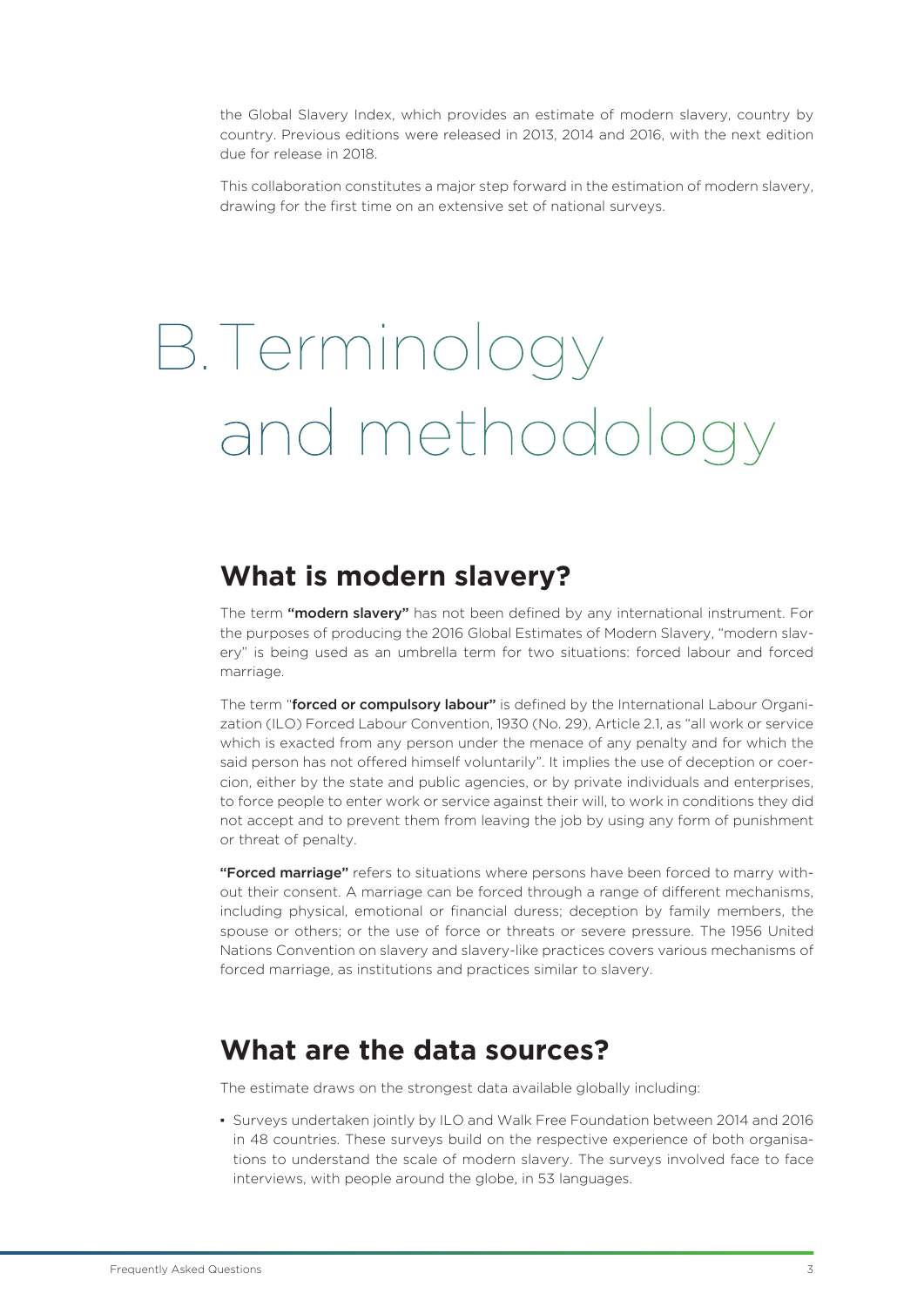- Data from IOM's victim assistance database
- Information from the ILO Committee of Experts on the Application of Conventions and Recommendations relating to State-imposed forced labour.

#### **What is the methodology?**

Modern slavery is largely hidden and therefore difficult to measure. In recent years, there has been significant investment and considerable improvements made in the methodology to measure this crime, including through better survey methodologies.

For the first time -randomly sampled- nationally representative survey data on prevalence of forced labour and forced marriage has been made available for more than 50 countries. Taken together with other pre-existing data, such as the International Organization for Migration's (IOM) database on assisted victims of trafficking, the data provide a solid foundation for the new estimate of modern slavery.

The forced labour exploitation and forced marriage estimates are based on an extrapolation from the national survey data. The estimate of forced sexual exploitation uses both the survey data and IOM database of assisted victims of trafficking.

Information and data from the ILO Committee of Experts on the Application of Conventions and Recommendations were used to build the estimate of State-imposed forced labour.

The detailed concepts and statistical definitions are referred to in the Annex of the report *Global estimates of modern slavery: Forced labour and forced marriage* as well as the separate publication *Methodology of the global estimates of modern slavery: Forced labour and forced marriage*.

#### **What regions are covered?**

Disaggregated estimates are provided for five world regions: Africa, Arab States, Asia and the Pacific, Americas, and Europe and Central Asia. These regions are defined in accordance with the regional classification system employed by the ILO STATISTICS department.

# C.Results

#### **How many people are trapped in modern slavery?**

An estimated 40.3 million people were living in modern slavery at any moment in time in 2016. This amounts to 5.4 victims of modern slavery for every thousand people in the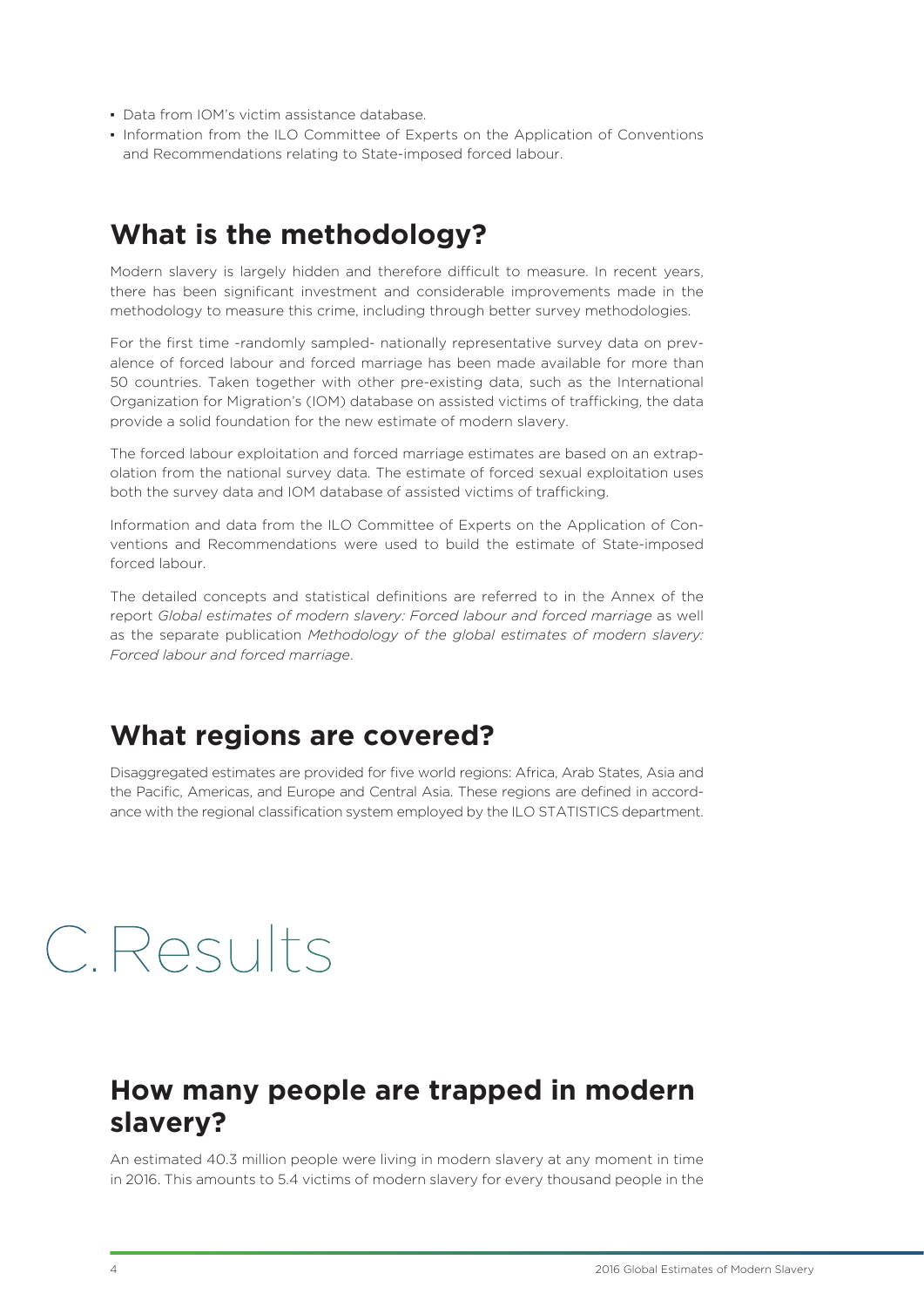world. 73 per cent of the victims of modern slavery were female, and one in four victims were children. Forced labour accounted for 24.9 million people, while 15.4 million were in forced marriage.

#### **How many people are trapped in forced labour?**

An estimated 24.9 million people were in forced labour at any moment in time in 2016. Of this group, 16 million people were in forced labour exploitation in the private sector such as domestic work, construction or agriculture, 4.8 million persons were in forced sexual exploitation, and just over four million persons were in forced labour imposed by state authorities

# **How many people are trapped in forced marriage?**

An estimated minimum of 15.4 million people were living in situations of forced marriage in 2016, and of this total, 6.5 million cases had occurred between 2012 and 2016.

#### **Who are the victims of modern slavery?**

Modern slavery affects all population groups, young and old, male and female. But some groups are more vulnerable than others.

Women and girls are disproportionately affected by modern slavery, accounting for 28.7 million, or 71% of the total. More precisely, women represent 99 per cent of victims of forced labour in the commercial sex industry, 58 per cent in forced labour in other sectors, 40 per cent of forced labour imposed by authorities and 84 per cent of victims of forced marriages.

One in four victims of modern slavery were children. Some 37 per cent, or 5.7 million of those forced to marry were children. Children represented 18 per cent of those subjected to forced labour exploitation, 21 per cent of the victims of commercial sexual exploitation and 7 per cent of those forced to work by state authorities.

# **Who are the victims of forced labour?**

An estimated 16 million people were in forced labour in the private economy in 2016;

9.2 million (57.6 per cent) were female while 6.8 million (42.4 per cent) were male.

# **What is the importance of debt bondage?**

More than half of these 16 million men and women in forced labour exploitation were bonded labourers (51 per cent), where debt is used to forcibly obtain labour. The pro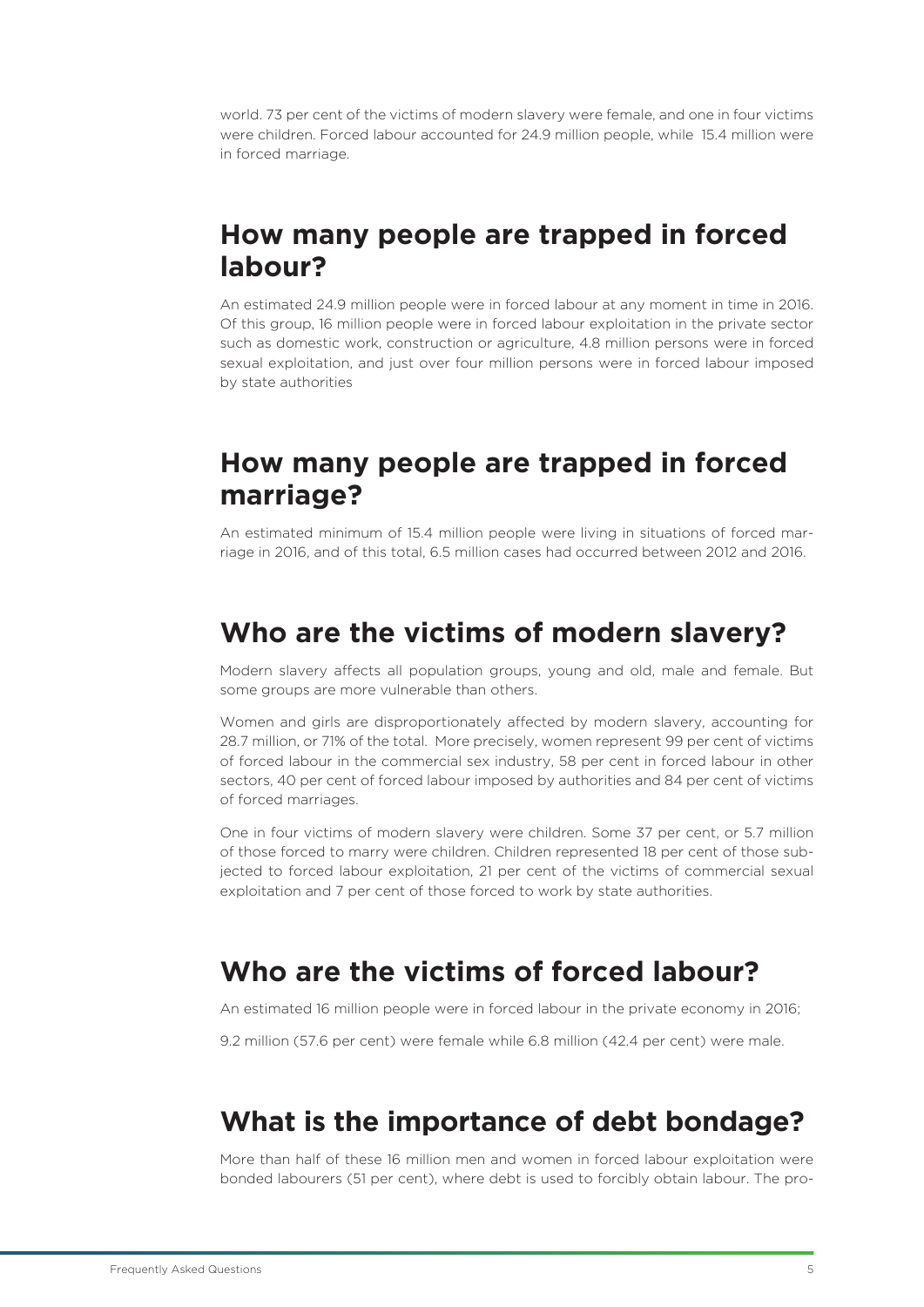portion of debt bondage as part of forced labour rises above 70 per cent for adults in agriculture, domestic work and manufacturing.

# **What forms of coercion were forced labour victims subjected to?**

Most victims of forced labour suffered multiple forms of coercion from employers or recruiters. Nearly one quarter of people (24 per cent) had their wages withheld, or were prevented from leaving by threats of non-payment of due wages. Threats of violence account for 17 per cent, acts of physical violence for 16%, and threats against family for 12% of cases. For women, 7 per cent of victims reported acts of sexual violence.

# **In which industries is forced labour found?**

Among cases where the type of work was known, the largest share of adults in forced labour were domestic workers, almost a quarter of the total. This was followed by the construction (18 per cent), manufacturing (15 per cent), and agriculture and fishing (11 per cent) sectors. With the exception of domestic work, the proportion of men is greater than of women in sectors involving manual labour. One quarter of male victims of forced labour were exploited in the construction sector (25 per cent), followed by 21 per cent in manufacturing, 16 per cent in domestic work and 13 per cent in agriculture and fishing. Over one third of female victims of forced labour were exploited for domestic work (36 per cent), followed by 21 per cent in accommodation and food services, and 11 per cent in the wholesale and retail trade sector.

# **Who are the victims of forced sexual exploitation?**

In 2016, an estimated 4.8 million men, women and children were victims of forced commercial sexual exploitation at any point in time. The vast majority of victims (99 per cent) were women and girls. Children represented 21 per cent of the victims. More than seven out of 10 victims in the world were to be found in the Asia and the Pacific region. This was followed by the Europe and Central Asia region (14 per cent), Africa (8 per cent), the Americas (4 per cent), and the Arab States (1 per cent).

# **Who are the victims of forced labour imposed by state authorities?**

An estimated 4 million people were in state-imposed forced labour in 2016. These people were citizens recruited by their state authorities to participate in agriculture work or construction for purposes of economic development (2.5 million), young military conscripts forced to perform work which is not of military nature (600,000 people), citizens, male or female, forced to perform communal services which were not decided by their community and do not benefit them (325,000), or compulsory prison labour exacted for the benefit of private individuals, companies or associations (560,000).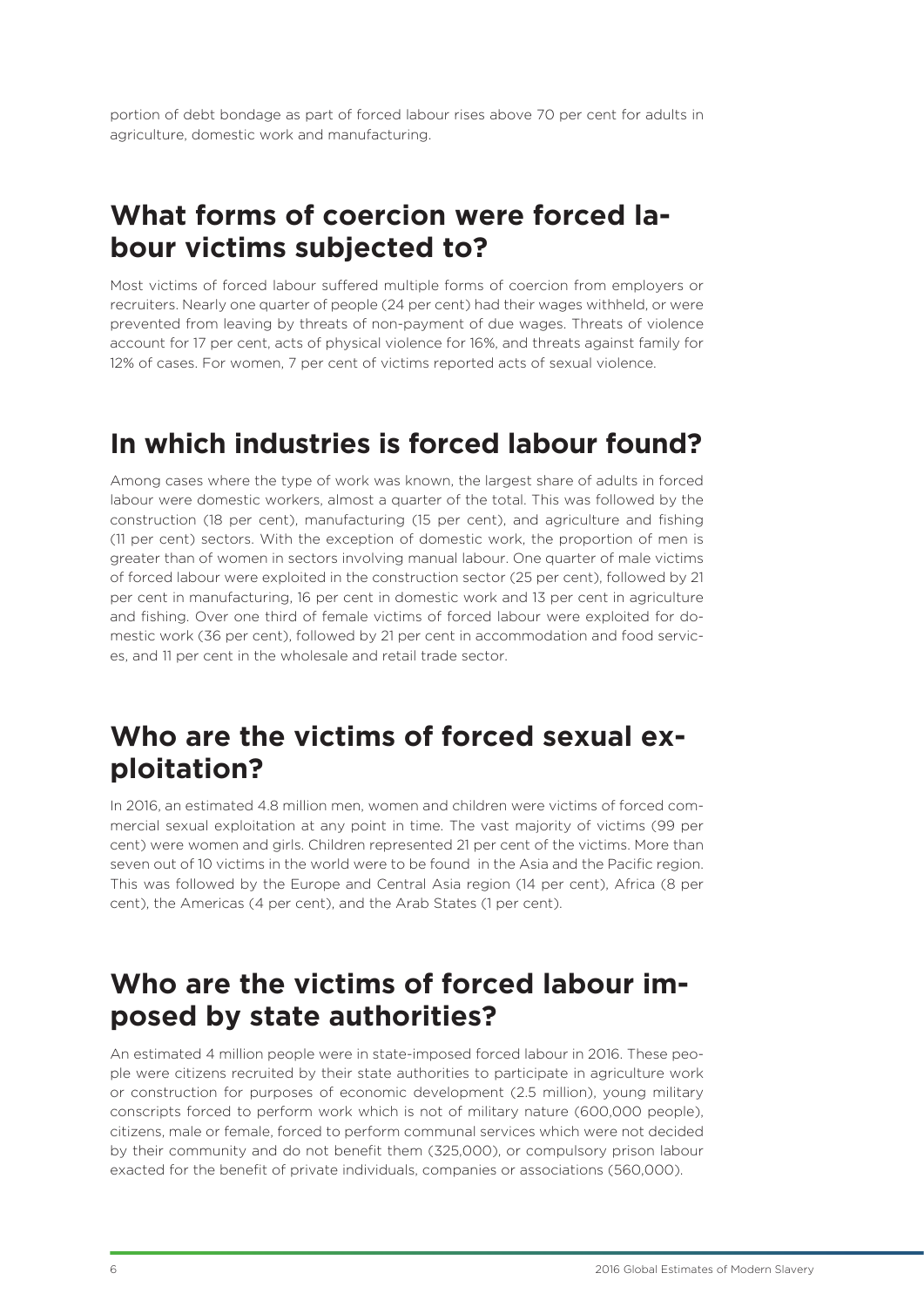#### **Who are the victims of forced marriage?**

In 2016, an estimated 15.4 million people were living in a forced marriage; 6.5 million cases of forced marriage were recorded during the five-year period from 2012 to 2016, while the remainder had happened before, but still continued.

While men and boys can also be victims of forced marriage, most victims are women and girls (84 per cent). 37 per cent of the victims of forced marriages were below 18 at the time of the marriage. Among child victims, 44 per cent were forced to marry before the age of 15 years.

While noting the limits of data in key regions, particularly the Arab States, the data suggest that prevalence is highest in Africa (4.8 victims per 1,000 inhabitants), followed by Asia and the Pacific (2.0 victims per 1,000 inhabitants).

#### **Are all regions affected by modern slavery in the same way?**

There are significant regional differences in the distribution of forced labour and modern slavery. Between 2012 and 2016, 62 per cent of victims of modern slavery were exploited in the Asia and Pacific region, followed by 23 per cent in the Africa region, and 9 per cent in Europe and Central Asia. The Asia and Pacific Region showed the highest number of victims for each form of modern slavery: 73 per cent of victims of forced sexual exploitation, 64 per cent of victims of forced labour, 69 per cent of those forced to work by state authorities, and 55 per cent of forced marriages.

If we look at percentages, the picture is different. Prevalence is highest in Africa with 7.6 victims of modern slavery for every thousand people. This is followed by Asia and the Pacific regions with 6.1 victims, Europe and Central Asia with 3.9 victims the Arab States with 3.3 and the Americas with 1.9 victims per thousand inhabitants.

However, far more research and survey work is required at the national level to provide a more comprehensive picture.

# D.The way forward

#### **What are some of the overarching policy priorities in the drive to rid the world of modern slavery?**

Ending modern slavery will require a multi-faceted response that addresses the array of forces – economic, social, cultural and legal – that contribute to vulnerability and en